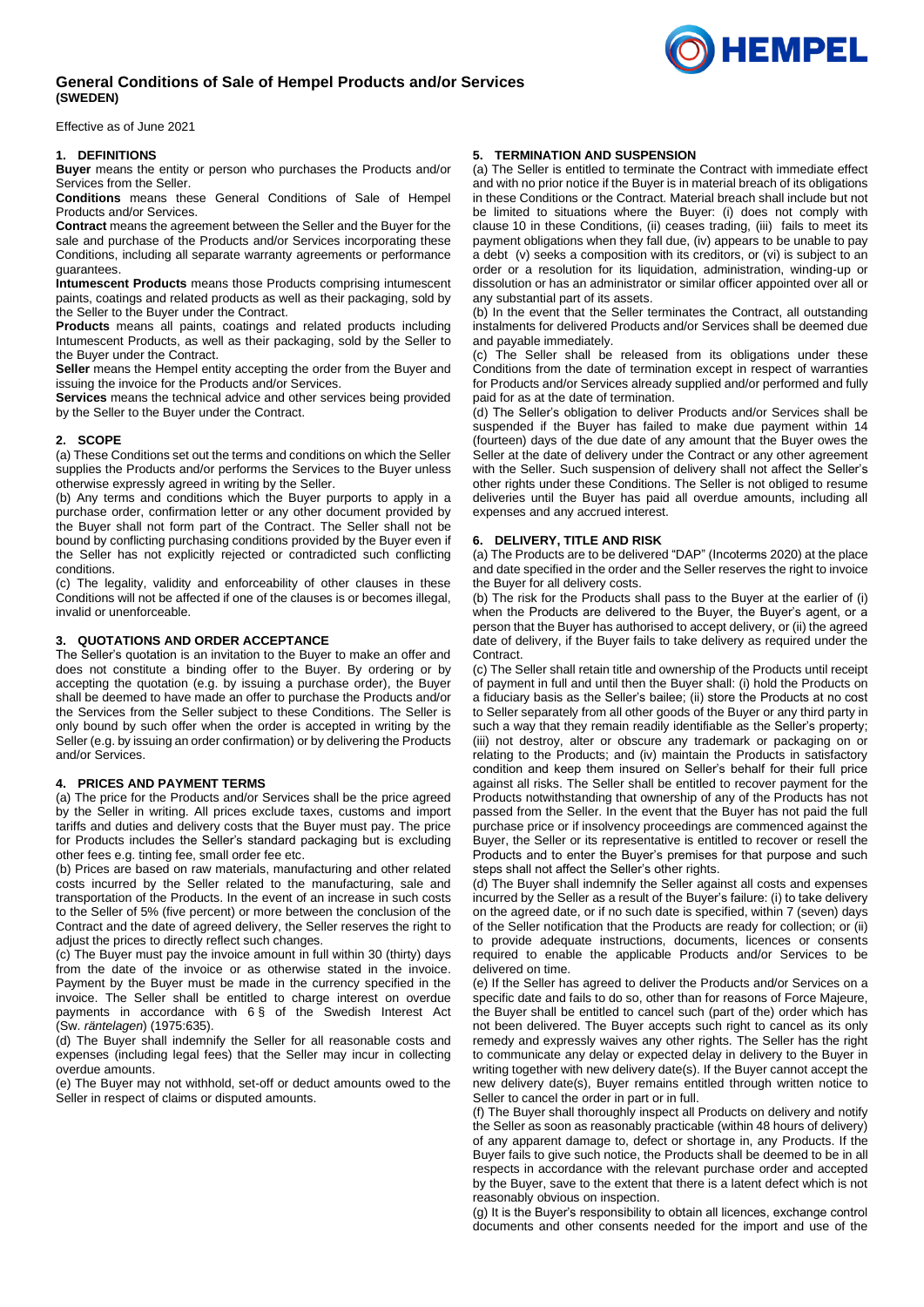

Products. The Buyer shall not be discharged from its obligations under these Conditions if the Buyer fails to obtain a licence or other consent(s).

## **7. FORCE MAJEURE**

(a) The Seller is released from its obligation to deliver the Products and/or Services on the delivery date, if events beyond its reasonable control prevent the Seller from performing its obligations (Force Majeure). Should such events continue to prevent the Seller from performing its obligations for 60 (sixty) consecutive days, either party may cancel the Contract.

(b) The Seller may withhold, reduce or suspend delivery of the Products and/or Services to reasonably allocate its supply capacity between the Buyer and its other customers if Force Majeure prevents the Seller from delivering all the Products and/or Services and fully complying with orders from its other customers. In such event, the Buyer is entitled to cancel the undelivered order(s). This clause sets out the only remedies available to the Parties in the event of Force Majeure.

# **8. THE SELLER'S WARRANTY AND LIMITATIONS OF LIABILITY**

*The Seller's Liability for the Products*

(a) In the event that a separate stand-alone Seller warranty for the Product forms part of or is issued in connection with the Contract by the Seller, then to the extent that a conflict exists between it and these Conditions, then the relevant terms of such stand-alone Seller warranty shall apply to the exclusion of this Clause.

(b) The Seller warrants that as at delivery and for the earlier of a period of 12 (twelve) months from the date of delivery or the expiration of the applicable shelf life, each Product will conform to the applicable Product Data Sheet and/or specification as at delivery and the Seller shall have no other liability under this Contract (express or implied), in tort or otherwise for the quality, performance, merchantability or fitness for any purpose of the Products.

(c) The Seller's warranty does not include defects or damage that occurs in areas that are not reasonably accessible through ordinary means of repair because of their shape or location. Nor does the Seller's warranty include damage which is caused by mechanical damage, welding or other heating, bacterial attack, pollution, electromechanical actions, damage during repair, deterioration beneath applied coatings or friction, except for ordinary wear and tear. The Seller is only liable under this warranty, if the Buyer (or where relevant, its subcontractor) has:

(i) prepared all surfaces before coating, coated the object correctly and maintained them after coating, all in accordance with the Product specifications and any guidance issued by Seller,

(ii) transported, stored, handled and used the Products in accordance with all information given to the Buyer by the Seller and any international customs of the trade,

(iii) made a written claim documenting the alleged defect in or damage to the Products within 10 (ten) days of the date when the Buyer first became aware or could reasonably have become aware of the defect or the damage,

(iv) allowed the Seller reasonable time and access to inspect the Products, the area of their application and allows the Seller to inspect any maintenance or other relevant records (which the Buyer must keep in accordance with good practice),

(v) complied with its obligations under these Conditions, including making timely payment of the purchase price, and

(vi) stopped using the Products as soon as the Buyer detected or could have detected the defect.

(d) For Intumescent Products, the Seller shall not be liable for breach of the warranty in this clause 8 if the applicable non-conformity arises:

(i) because the Buyer alters the relevant Intumescent Product, or mixes or uses it in conjunction with any unapproved substance,

(ii) in whole or in part, due to wilful damage, abnormal or highly variable environmental conditions; or

(iii) in whole or in part, due to any negligence, misuse of the relevant Intumescent Product, inadequate specification of coating thickness and/or critical/limiting temperature or inadequate or inappropriate surface preparation or coating application by any person other than the Seller or its agents

(e) In the event of a breach of warranty under this clause 8, the Seller must at its own option, either replace the Product or refund the price of the defective Product in full. The Buyer is not entitled to any other remedy. The Seller may suspend subsequent deliveries of the Products or postpone corresponding dates of delivery accordingly until the validity of the Buyer's claim has been finally determined.

### *The Seller's Liability for Services*

(f) The Seller is only liable for technical advice, instructions and other information about the use of the Products or the Services provided by the Seller or its representative if the Buyer can demonstrate that (i) the Seller has given the advice, instructions or information negligently in light of the information, equipment and knowledge available to the Seller at the time, and (ii) that the Buyer has suffered direct loss as a result.

## *The Seller's Liability for Services for Intumescent Products*

(g) The Seller shall have no liability for any advice or other service the Seller (or any of its employees, agents and sub-contractors) provides in relation to any Intumescent Product(s) for which the Buyer has not paid separately from any other Intumescent Product or Service, such free advice or service to be provided at the Seller's discretion and not to be relied upon by the Buyer.

(h) The Seller shall only be liable if such advice or service has been given negligently taking into account the information, equipment and knowledge readily available to the Seller at the time (including that provided by the Buyer), but the Buyer expressly acknowledges that the Intumescent Products may be used for uses outside of the scope of the Seller's knowledge or expertise; variations in environment, changes in procedures or use, or the extrapolation of data may cause unsatisfactory results; and that the Intumescent Products are intended for use by buyers having relevant skill and know-how in the proper use of such type of products.

#### *Limitation of Liability*

(i) The Seller's liability to the Buyer shall not exceed the invoiced price for the Products and/or Services, except that in respect of Intumescent Products (and related Services) only, if the remedies available under clause 8(e) are unenforceable under applicable law, Seller's liability shall in no event, exceed 2 (two) times the invoiced price.

(j) The Seller shall not be liable for any loss of profit or earnings, loss of time, loss of goodwill or loss of use of vessels, machinery or equipment. In no circumstances shall the Seller be liable for any special or consequential/indirect loss or damage whatsoever.

(k) The Seller shall not be liable for any infringement of a third party's intellectual property rights caused by the Buyer's use of the Products.

(l) Any exclusions or limitations of liability under these Conditions in favour of the Seller are agreed to be extended for the benefit of all companies and/or individuals within the Hempel Group.

(m) Subject to mandatory law as regards liability for personal injury and death, the Buyer shall have no claim against the Seller, in contract or in tort, in relation to anything performed or delivered under the Contract unless the Seller has been notified in writing of such claims within 24 (twenty-four) months of delivery.

### **9. INTELLECTUAL PROPERTY RIGHTS**

The Seller (or Hempel A/S) is and remains the owner of all intellectual property rights related to the Products and/or Services, including knowhow, patents, patent applications, inventions, trademarks, technical information, documentation, data as well as any copyright relating hereto. The Buyer does not acquire any rights to any intellectual property rights or other deliverables specifically developed by Seller to fulfil the Contract, such rights shall remain the exclusive property of the Seller (or Hempel  $A/S$ ).

## **10. COMPLIANCE, EXPORT CONTROL AND SANCTIONS**

The Buyer undertakes that it is and shall in connection with this Contract, remain in compliance with applicable laws and regulations, including but not limited to those relating to anti-bribery and corruption, and sanctions provisions and export control regulations of the UN, US, UK and EU. If the Buyer is in breach of this clause 10, the Seller is entitled to either suspend or terminate the Contract at no liability or cost to the Seller.

### 11. **MISCELLANEOUS**

(a) The Buyer may not assign its rights and obligations under the **Contract.** 

(b) The Contract establishes neither a partnership nor a joint venture between the Seller and the Buyer, and neither of the parties shall be construed as partner or other business associate of the other.

(c) A waiver of any right or remedy under this Contract shall only be effective if given in writing and shall not be deemed a waiver of any subsequent breach or default.

(d) A person who is not party to this Contract shall have no rights under any legal principle to enforce any term of this Contract.